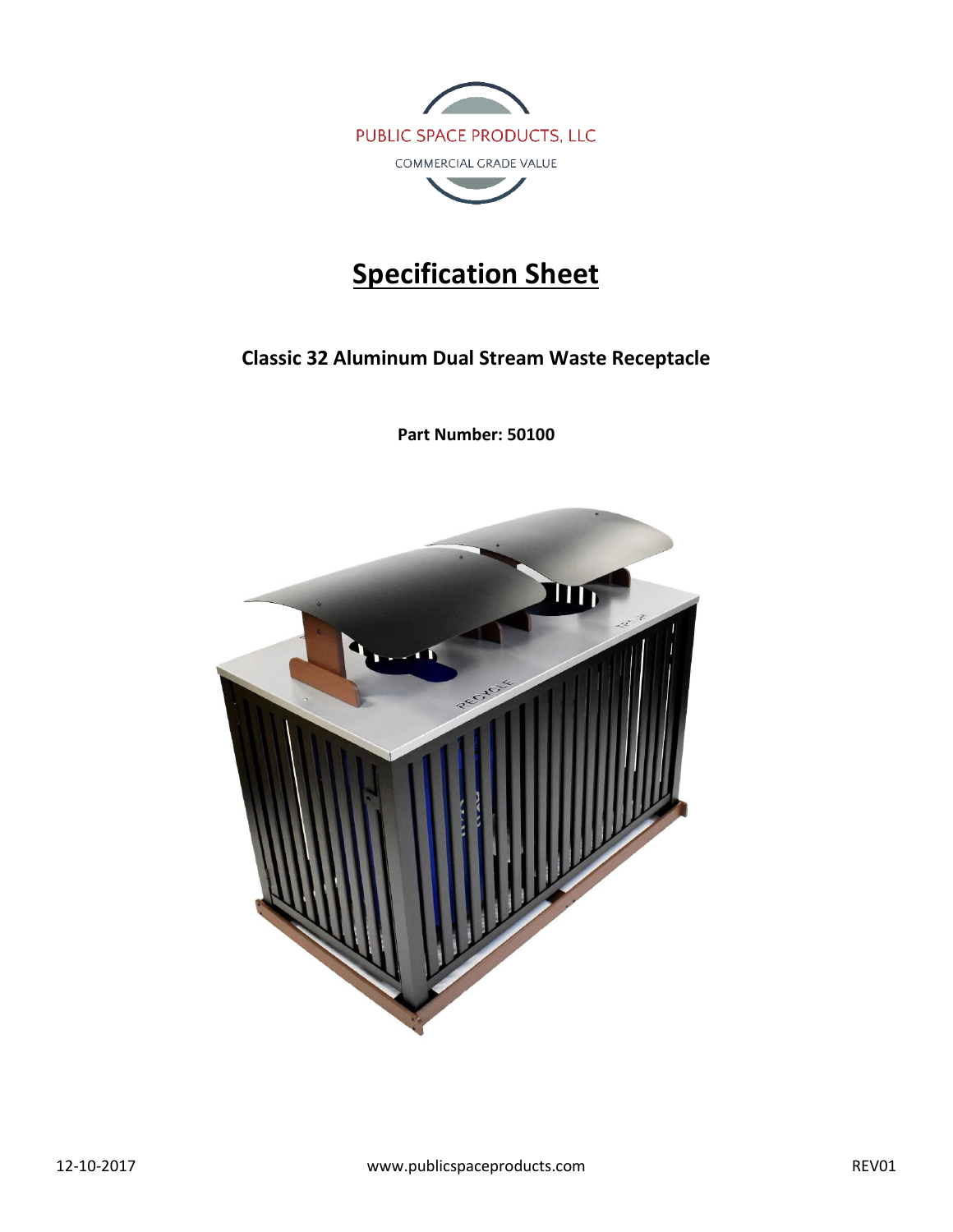## **Features**

#### **Elegant Design Style**



Dramatically improves site appearance resulting in positive customer perceptions.

#### **Lockable Door Latch**



Securely controls access using a simple padlock when that function is required.

### **Ground Finishing Bezel**



Attractively finishes off the installation by sitting flush with uneven ground surfaces independently of the leveled base unit.

#### **Side Entry**



Easy and ergonomic emptying. Eliminates difficult high vertical lifting of heavy loads reducing potential workers comp issues.

#### **Rain/Snow Hood**



Effectively keeps rain water and snow out of the liner while minimizing the visibility of contained waste.

#### **BRUTE Liner**



Significantly improves liner function and use. Purpose built liner is loaded with ergonomic and bag retention features.

#### **Laser Cut Stream Identification**



Durable and permanent for lasting product value.

#### **Corrosion Resistant Materials**



No product rusting or placement surface rust stains. Aluminum, stainless steel, and recycled plastic lumber materials of construction offer superior product value.

#### **Integrated Door Latch**



Neatly closes flush with the door blending into the overall product design.